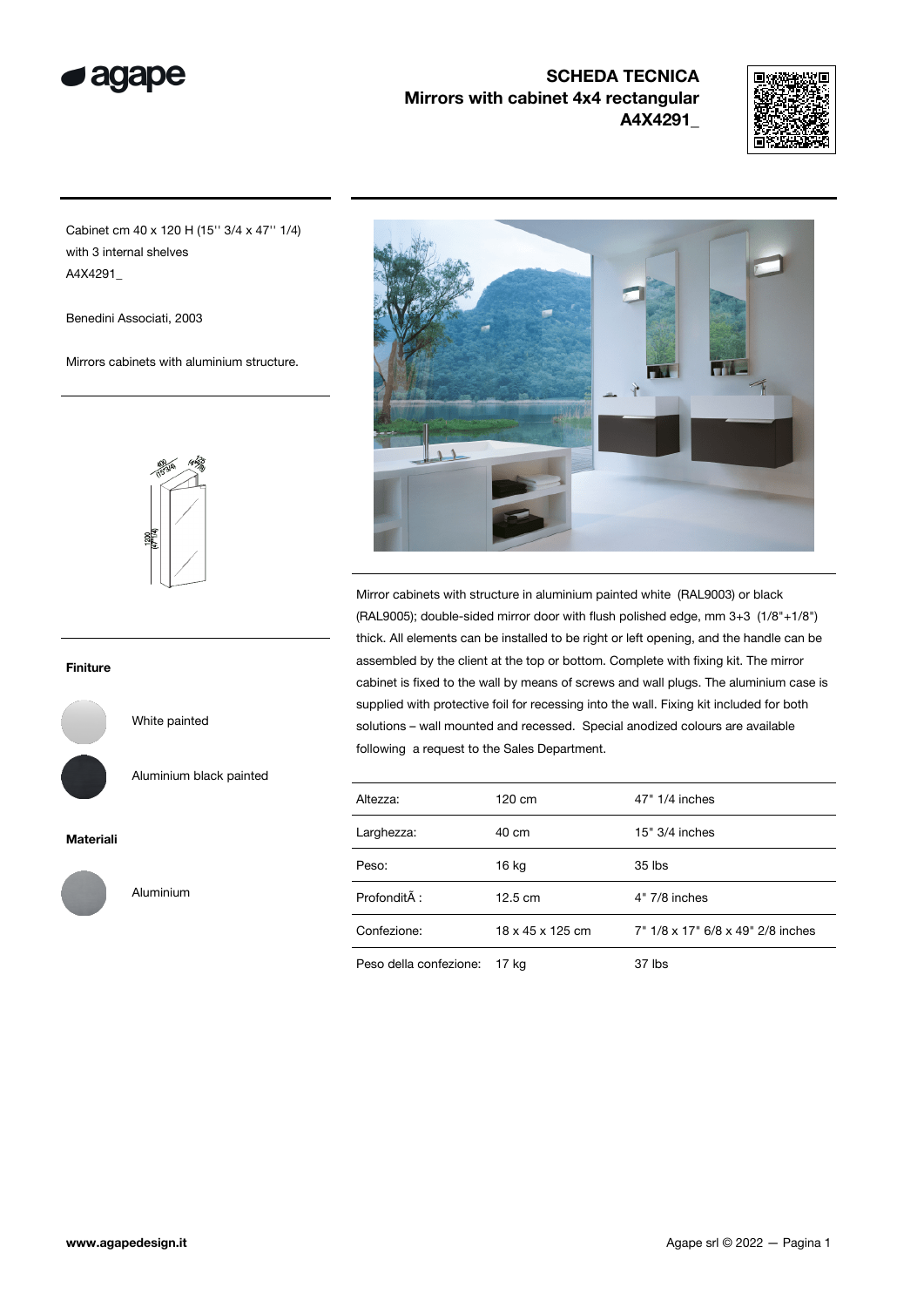

SCHEDA TECNICA Mirrors with cabinet 4x4 rectangular A4X4291\_



Main dimensions